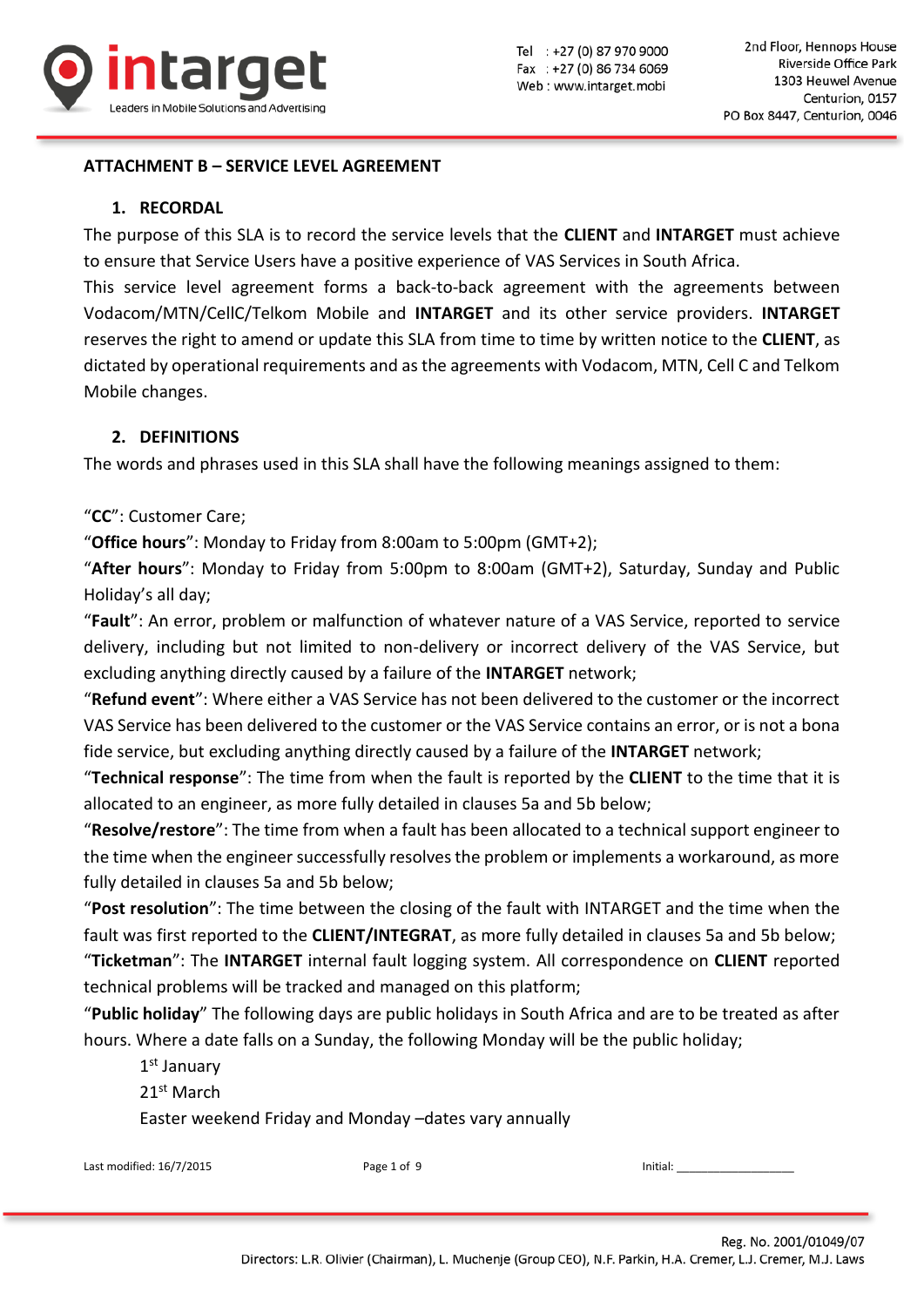

27th April 1 st May 16th June 9<sup>th</sup> August 24th September 16th December 25th December 26th December

"**Query**" A request for information on an end user service.

**3. REPORTING**

## **3.1 Technical Fault Reporting Procedure**

- **a) INTARGET** shall contact the technical contact of the **CLIENT** as per the service agreement via email with details of the technical fault. Please review in light of new system. **INTARGET** shall from time to time publish scheduled downtime notifications on **http://intarget.mobi/docs.** The **CLIENT** shall be responsible to access these notifications regularly as only major technical faults and outages are communicated via email.
- **b)** The **CLIENT** shall contact **INTARGET** for technical fault reporting on:

#### Query logging procedure for technical related fault reporting:

At all hours send email to [ticketman@intarget.mobi](mailto:ticketman@intarget.mobi) and provide a detailed description of the configuration of your system, the problem and include what resolution has been attempted from your side already. Also indicate the severity as defined in clause 4. An auto-generated reference number will be returned within 5 minutes.

*NOTE - When the ticket is logged after hours the returned reference number needs to be escalated to the Tech Support cellphone for immediate assistance on +27 82 511 7837.If the reference number is not escalated to the cell phone after hoursit will only be attended to during the following business hour*.

In the event a reference number is not returned due to possible technical difficulties on the ticketing system the fault has to be logged directly to the cell number.

| Last modified: 16/7/2015 | Page 2 of 9 | Initial: |
|--------------------------|-------------|----------|
|                          |             |          |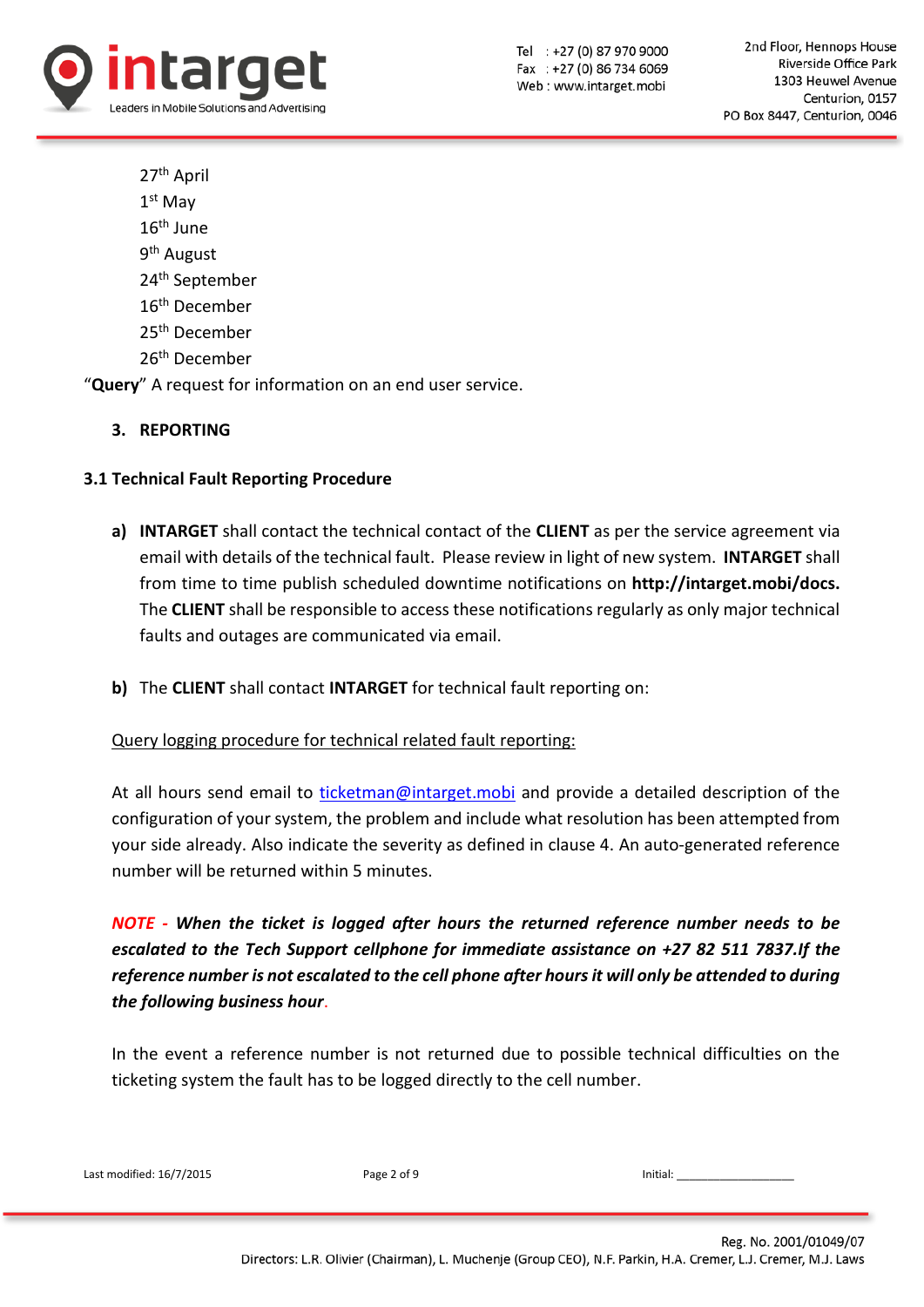

Reference of the recorded fault must be kept for auditability purposes by both parties at all times:

- Time of email to Ticketman
- **INTARGET** event/reference number
- Time of reference number received via email
- Time of reference number escalated to cell phone
- **CLIENT** operator name
- **INTARGET** operator name

*For accounting related fault reporting i.e. out of credits contact your Account Manager (NOTE – No credits related issues will be handled through either Tech Support or Customer Care as they have no systems access to deal with this. Running out of credits does NOT constitute a technical problem.) If your Account Manager is un-contactable then escalate to the Finance Manager – Mandi Liebenberg on +27 (0)83 228 0653.*

- **c)** The **CLIENT** operator shall in co-operation with **INTARGET** technical support and with reference to clause 4 below, accurately determine the Severity Level and **INTARGET** shall provide full details of the fault and the circumstances in which it arose. In the event of a dispute as to the severity level **INTEGRAT's** decision shall be final.
- **d)** Within the technical response time, the defaulting party shall advise the technical support engineer of the fault, reference number and the relevant contact information.
- **e)** Once allocated, the defaulting party technical support engineer shall liaise with the other party's contact regarding the fault.
- **f)** Development support is not provided after hours.

#### **3.2 Restoration Procedure**

- a) The defaulting party technical support engineer shall work to resolve the fault in accordance with the restoration times defined within the SLA in Clause 5.
- b) When the fault has been resolved the defaulting party technical support engineer should advise the other party's operator accordingly.

Last modified:  $16/7/2015$  Page 3 of 9 Page 1 Page 1 Page 1 Page 1 Page 1 Page 1 Page 1 Page 1 Page 1 Page 1 Page 1 Page 1 Page 1 Page 1 Page 1 Page 1 Page 1 Page 1 Page 1 Page 1 Page 1 Page 1 Page 1 Page 1 Page 1 Page 1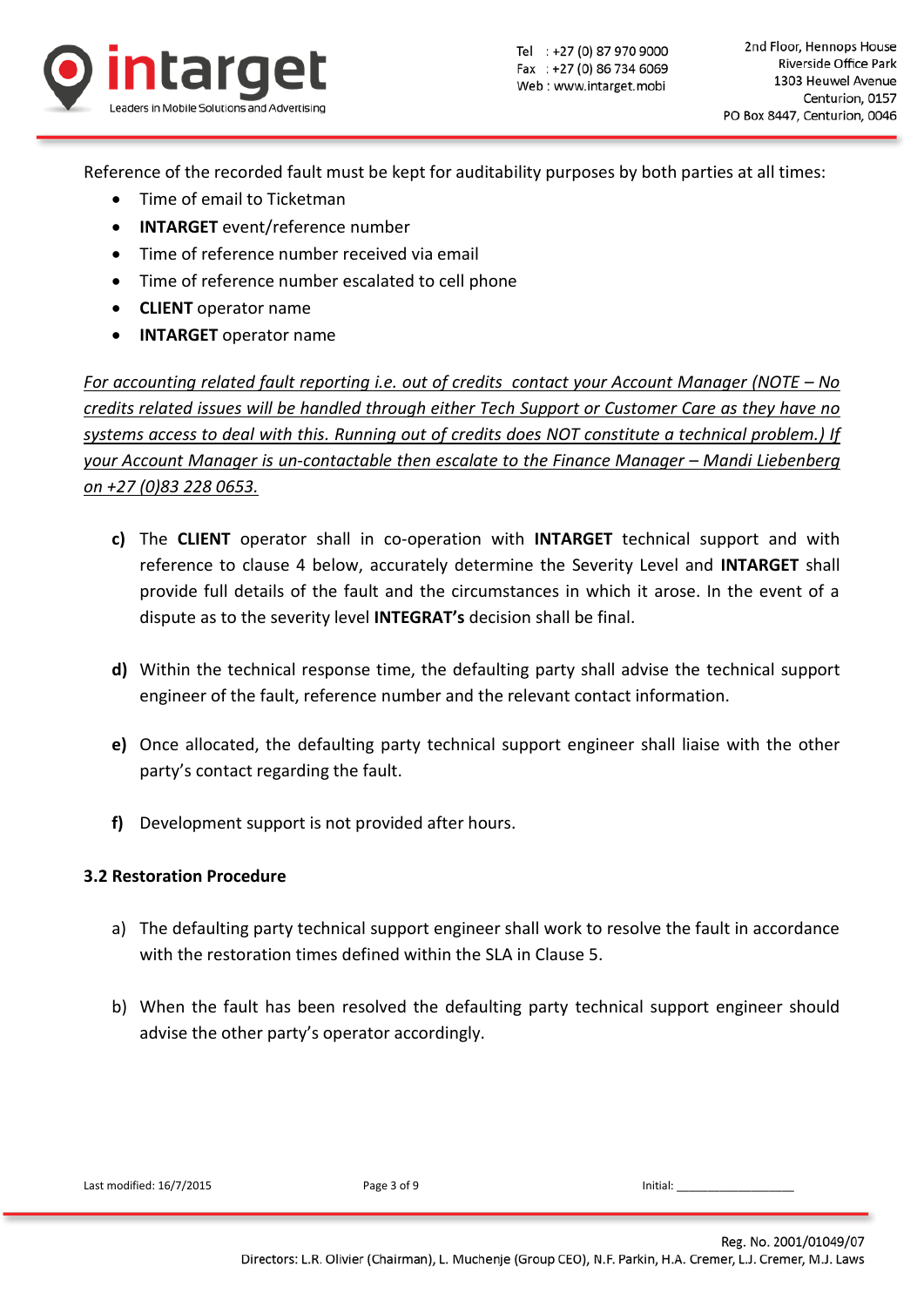

#### **3.3 Escalation Procedure**

**a) Level One Escalation** - In the event that the technical support engineer does not complete the Response/Restoration/Resolution in accordance with the chosen Service Level, or if the Service Level is exceeded by more than 50%, then the affected party's operator shall contact the appropriate defaulting party's Service Delivery Manager:

**INTARGET** Service Delivery Manager Ticketman Cell phone +27 (0)82 511 7837

**CLIENT** Operations Manager Cell phone

**b) Level Two Escalation** -In the event that the technical support engineer does not complete the Response/Restoration/Resolution in accordance with the chosen Service Level, or if the Service Level is exceeded by more than 100%, then the affected party's operator shall contact the appropriate defaulting party's Business/Operations Executive notifying such person of the defaulting party's failure to adhere to the SLA.

| <b>INTARGET Business/Technical Director:</b> | <b>Marius Du Plessis</b> |
|----------------------------------------------|--------------------------|
| Cell phone:                                  | +27 (0) 74 485 6025      |
| <b>CLIENT</b> Business/Operations Executive: |                          |
| Cell phone:                                  |                          |

# **4. FAULT SEVERITY LEVEL**

#### **Severity 1 (Critical)**

Complete Application Failure - An entire live Platform or application has failed e.g. No Service and /or no content

#### **Severity 2 (Major)**

Service seriously affected - The situation is affecting the service and/or causing major disruptions on **INTARGET** systems and/or irritation to subscribers, e.g. multiple SMS and/or late SMS

#### **Severity 3 (Minor)**

Service not functioning properly - It includes incorrect operation of minor functionality, cosmetic errors or components that are infrequently used and problems, which can feasibly be worked around.

| Last modified: 16/7/2015 | Page 4 of 9 | Initial: |
|--------------------------|-------------|----------|
|                          |             |          |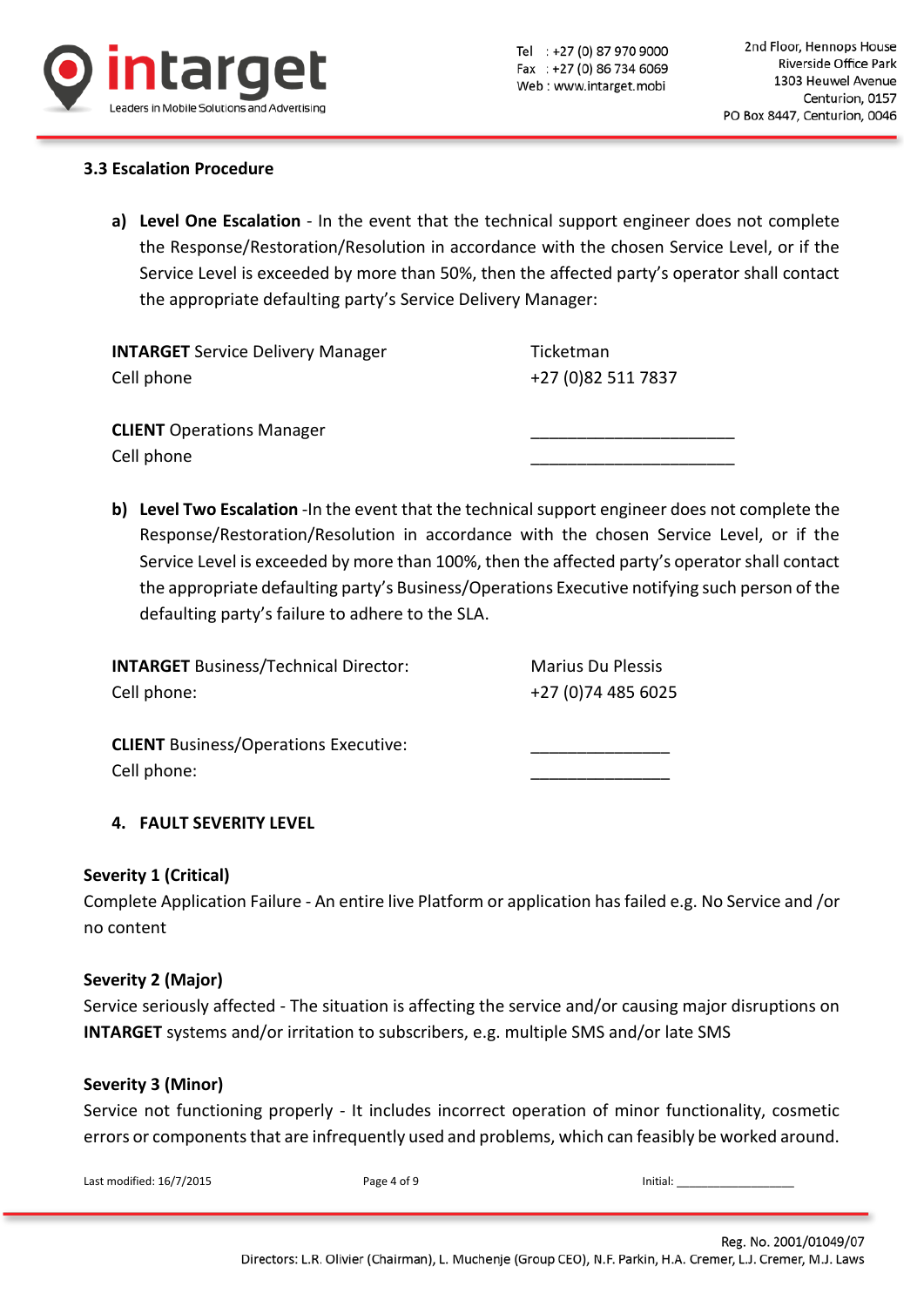

## **5. SUPPORT SERVICE LEVELS**

## **The following levels of support will apply.**

The below tables apply to **CLIENT** reported Higate faults or **INTARGET** reported **CLIENT** faults. In cases where faults are a direct consequence of the network operators then their service levels will apply which could be longer than the recommended below:

a) Office hours - Monday to Friday from 8:00am to 5:00pm (GMT+2);

| <b>Severity</b>  | <b>Response</b>   | Resolve/       | <b>Post Resolution</b> |
|------------------|-------------------|----------------|------------------------|
| <b>Technical</b> |                   | <b>Restore</b> |                        |
| Severity 1       | 30 <sub>min</sub> | 1 hours        | 1.5 hours              |
| Severity 2       | 30 <sub>min</sub> | 2 hours        | 2.5 hours              |
| Severity 3       | 1 hours           | 4 hours        | 8 hours                |

b) After hours- Monday to Friday from 5:30pm to 8:30am (GMT+2), Saturday, Sunday and Public Holiday's all day

| <b>Severity</b>  | Response | Resolve/ | <b>Post Resolution</b> |
|------------------|----------|----------|------------------------|
| <b>Technical</b> |          | Restore  |                        |
| Severity 1       | 30 min   | 2 hours  | 2.5 hours              |
| Severity 2       | 30 min   | 2 hours  | 2.5 hours              |
| Severity 3       | 1 hours  | 4 hours  | 8 hours                |

- c) Should the same fault, after having been reported under this SLA by **INTARGET** to the **CLIENT**, occur more than 3 (three) times post resolution of such fault within a 48-hour period, then **INTARGET** shall have the right to disable the VAS service and re-enable the VAS service when the **CLIENT** has rectified the fault to **INTEGRAT's** satisfaction.
- d) The Technical Support Services referred to herein shall be supplied on a 24 hours per day, 7 days a week and 365 days a year basis.
- e) Should a **CLIENT** service affect any of the other **CLIENT's** services, in any way, the **CLIENT** will be disabled until such time the error was rectified and the problem resolved.

| Last modified: 16/7/2015 | Page 5 of 9 | Initial:               |
|--------------------------|-------------|------------------------|
|                          |             |                        |
|                          |             | Reg. No. 2001/01049/07 |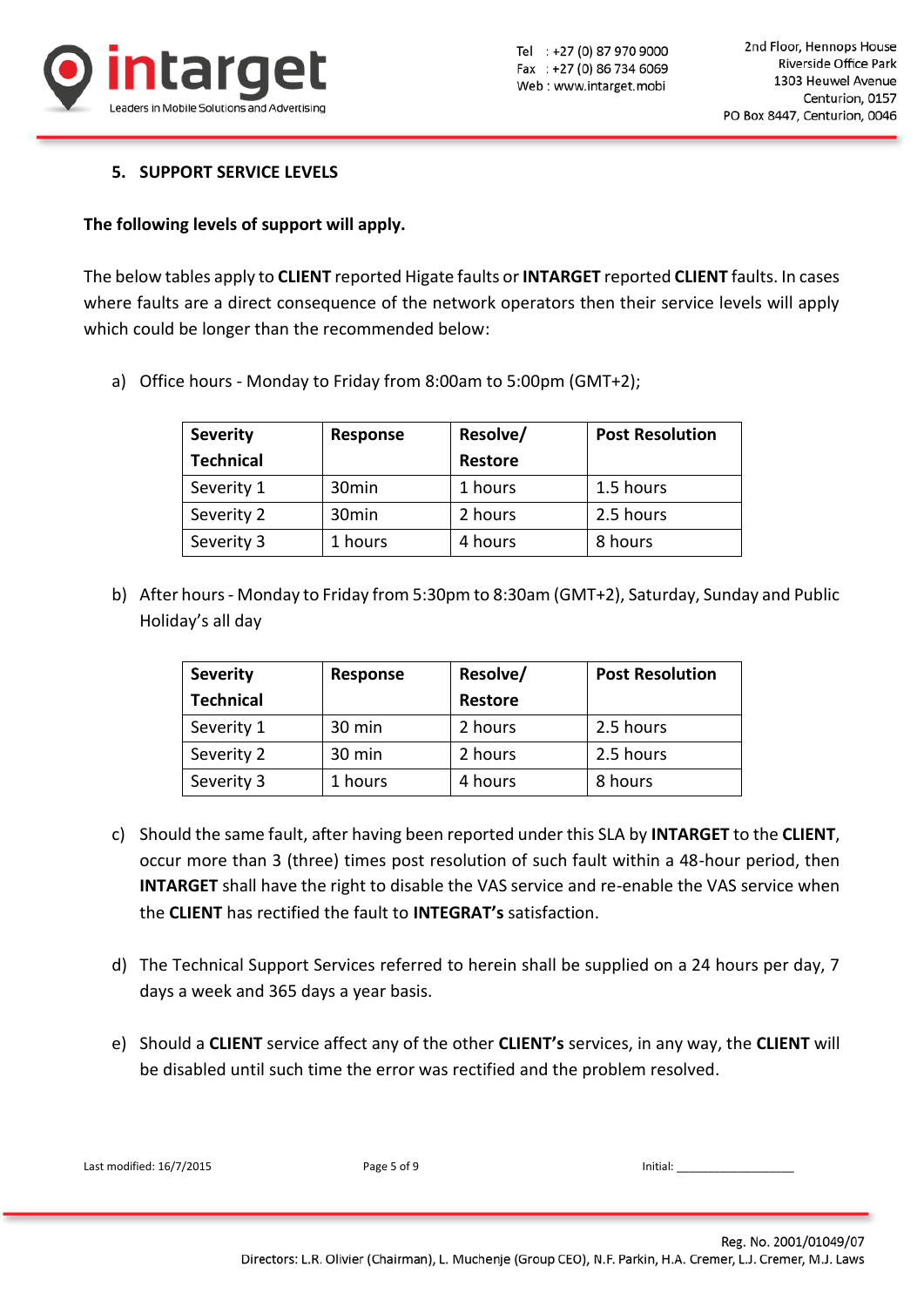

# **6. PERFORMANCE MONITORING AND PROACTIVE MAINTENANCE**

Within 5 (five) business days of receipt of a written request by **INTEGRAT**, the **CLIENT** shall, subject to the **CLIENTs** security requirements, provide access to it's:

- Statistics as to the usage of the service, including but not limited to volumes and usage;
- Performance monitoring;
- Trend analysis;
- Configuration management.

The **CLIENT** by default will have access to the Statistics and information on its **INTARGET** account at [http://higate.co.za](http://higate.co.za/) Username and password is supplied by account manager.

## **7. RESPONSIBILITIES OF THE PARTIES**

#### **7.1 CLIENT Responsibilities**

The VAS service's that are developed and supported by the **CLIENT** operate on the Higate servers that is owned and maintained by **INTEGRAT.** The **CLIENT** is responsible for:

- a) maintaining, supporting and restoring its VAS services as per the service levels in this SLA and/or as per any business rules pertaining to any bearer, access specification or interface specification as defined in the agreement and as issued from **INTARGET** to the **CLIENT** from time to time;
- b) relevant supporting material for the VAS service such as log file extracts, crash dumps, configuration files and problem reports;
- c) bug fixing of a VAS service;
- d) investigating and resolving queries and faults reported to it either by **INTARGET** or an **End-User**;
- e) installation of software updates on its VAS services;
- f) consulting to ensure that the necessary hardware and network are installed to support its VAS services;
- g) consulting with **INTARGET** on the launch of an application from an engineering and billing perspective;
- h) ensuring that the application is available for testing to ensure compliance with product, technical, regulatory and billing specifications;
- i) maintaining the service and ensuring that it is operational 24 hours a day and 365 days a year;
- j) conforming to **INTEGRAT's** Connect documentation, specifications and interfaces;

Last modified: 16/7/2015 Page 6 of 9 Initial: \_\_\_\_\_\_\_\_\_\_\_\_\_\_\_\_\_\_\_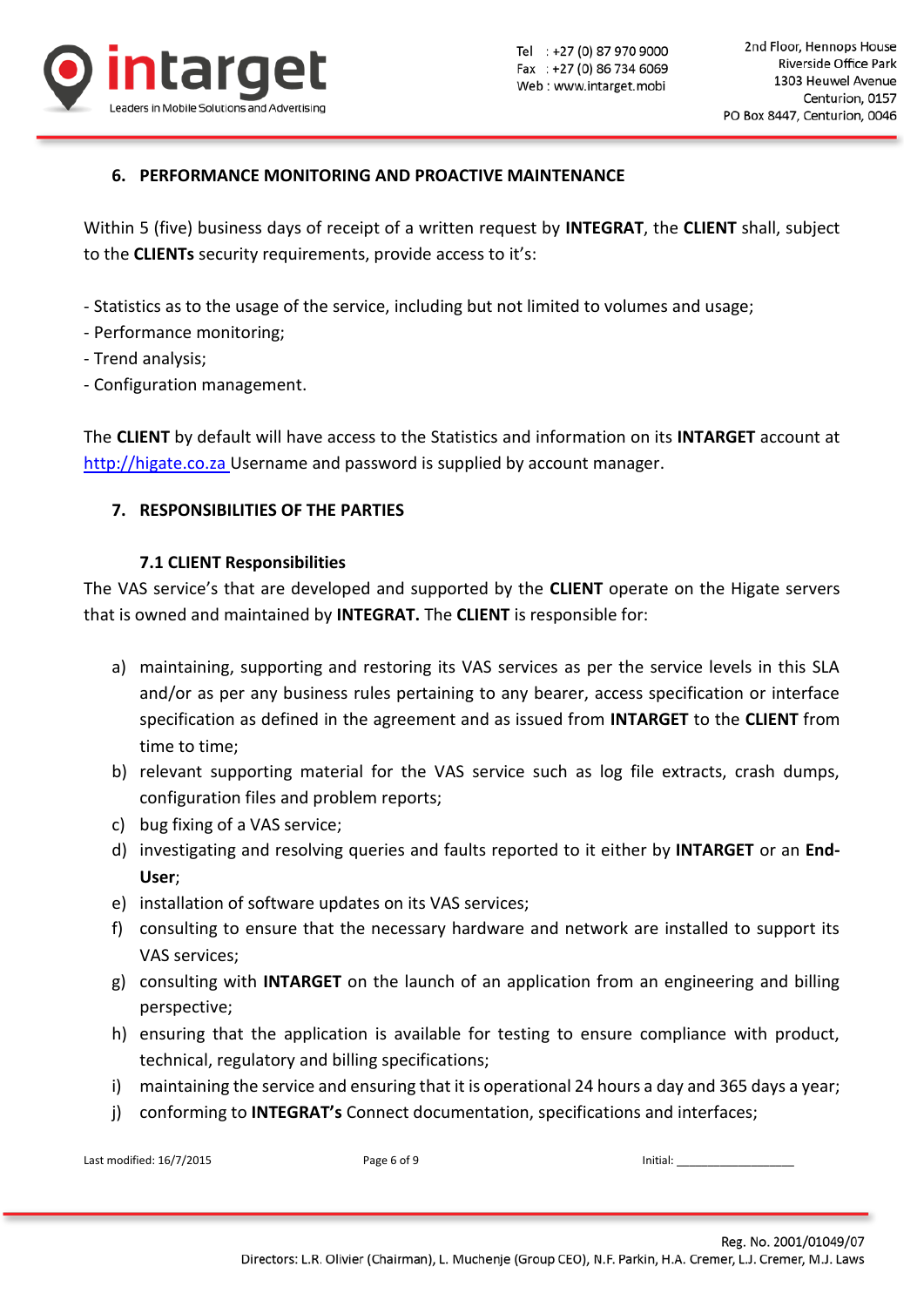

- k) where requested, train Service Delivery Centre in order that platforms/applications may be monitored 24 hours per day, 365 days per year;
- l) where requested, supply **INTARGET**with all the relevant documentation and training needed to monitor the application;
- m) where requested, provide a trace tool that will store transaction data records per MSISDN;
- n) Application monitoring must be done as a preventative measure to ensure maximum uptime.
- o) Provide **INTARGET** Call Centre with all necessary documentation related to products and services and also populate the **INTARGET** information portal for consumer support;
- p) Provide **INTARGETCC** with any requested logs or adverts in order to execute a service query within 24 hours of the request.
- q) In instances where regulators or operators request any service information due to noncompliance immediate or emergency action may be required.
- r) Failure to comply with SLA will result in suspension of services.
- s) In instances where a regulator or network request suspension of services due to compliance violations **CLIENTs** may be requested to suspend service immediately.

# **7.2 INTARGET Responsibilities**

**INTARGET** is responsible for the Higate Platforms, the service platforms and live implementation of the VAS Services. INTARGET is responsible for:

- a) ensure that **INTEGRAT's** Cell Centre:
	- is notified of all VAS Services as per the services launch form;
	- accepts customer calls regarding VAS Services;
	- reports any VAS Service faults to the **CLIENTs** within 24 business hours;
- b) where applicable, ensure that the **INTARGET** system monitoring staff (Service Delivery) are sufficiently trained to provide first line monitoring and operator support including afterhours support;
- c) provide the **CLIENT** with the necessary documentation on any new equipment or software that it is required to operate services on as well as the applicable billing specifications and requirements;
- d) use its best efforts to ensure that all the network requirements are implemented so that the VAS Services can function correctly;
- e) use its best efforts to ensure that the network is always available.
- f) Assist with testing of new services up to a maximum of 1 hour.

| Last modified: 16/7/2015 |  |
|--------------------------|--|
|--------------------------|--|

Last modified: 16/7/2015 **Page 7 of 9 Initial:** \_\_\_\_\_\_\_\_\_\_\_\_\_\_\_\_\_\_\_\_\_\_\_\_\_\_\_\_\_\_\_\_\_\_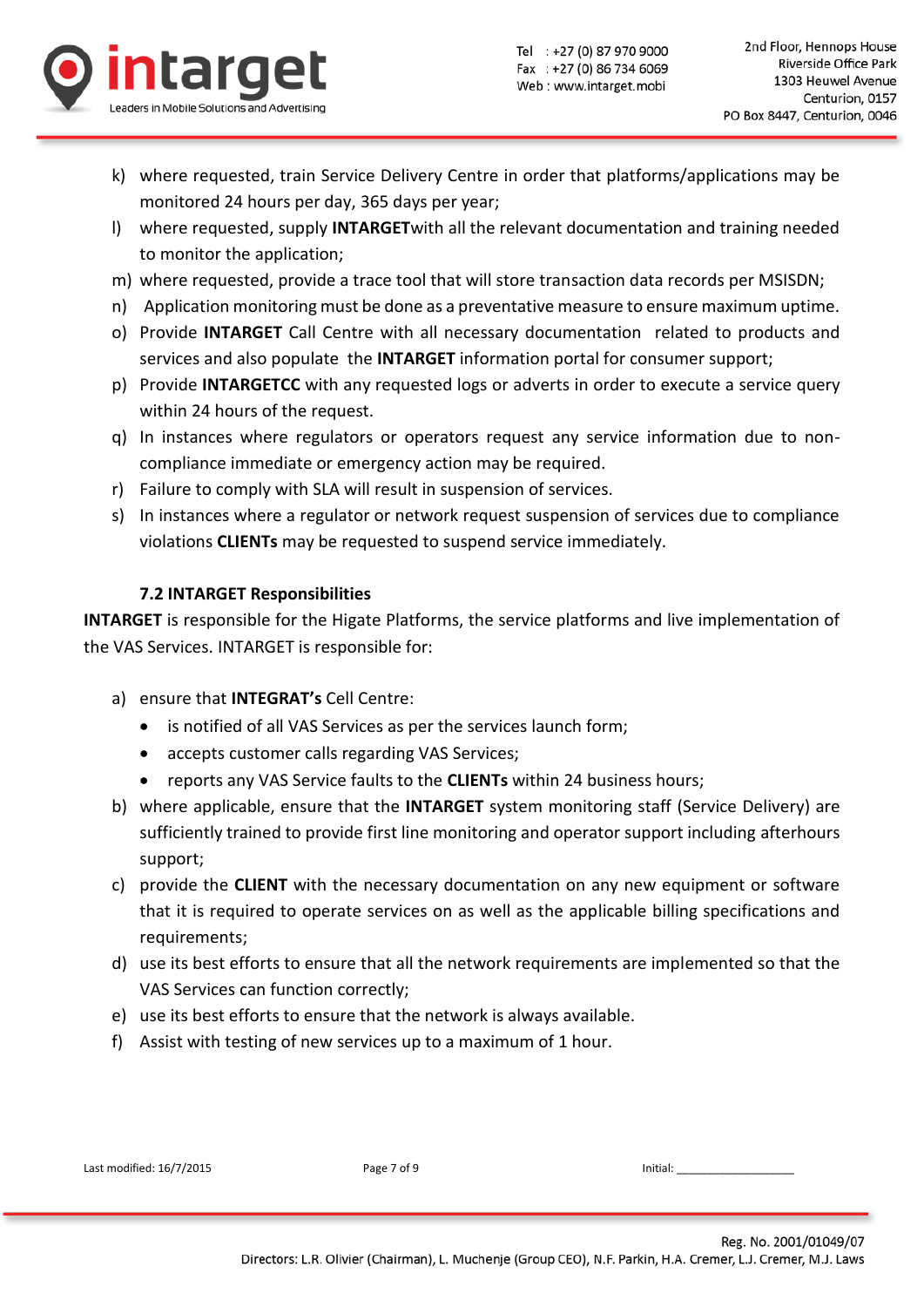

# **8. CUSTOMER CARE (CC)**

End user consumer related queries (B2C) are handled during business hours only. (NOTE - No technical queries (B2B) will be handled through customer care):

Dedicated Customer Care Nr Dedicated Support email Or **INTARGET** Customer Care  $+27$  (0)87 970 9010 **INTARGET** Support Email support and support @intarget.mobi

In the event that a **CLIENT** should manage their own query logging procedure for customer care, a minimum service availability of 08h00 to 17h00 on business days should be delivered and in accordance with the operator customer care service level agreement and the WASPA code of conduct.

## **9. REFUNDS**

Should a Service User request a refund for a VAS Service because of a failure to deliver the service to the Service User or for any refund qualification measure as per the **INTARGETCC** policy, then **INTARGET** shall process such refund on behalf of the **CLIENT**. Goodwill refunds of below R300 will also be processed by **INTARGET** without explicit authorization from the **CLIENT.** The full retail amount shall always be refunded to the service user. INTARGET shall invoice the **CLIENT** the full refund amount plus a minimum one hour of the prevailing project management fee (as per Attachment A to the Service Agreement) and an additional hour per 10 service refunds processed thereafter, irrespective of the value of the refunds. Should the **CLIENT** subsequently establish, to **INTEGRAT's** satisfaction, that in fact the Refund event did occur, or the **CLIENT** gave permission to be billed then, **INTARGET** shall credit the **CLIENT's** account with such amounts provided the Service User has consented to being re-debited for the amount, or is legally bound to accept the charges.

Last modified: 16/7/2015 **Page 8 of 9 Initial:**  $\frac{1}{2}$  **Page 8 of 9 Initial:**  $\frac{1}{2}$  **Initial:**  $\frac{1}{2}$